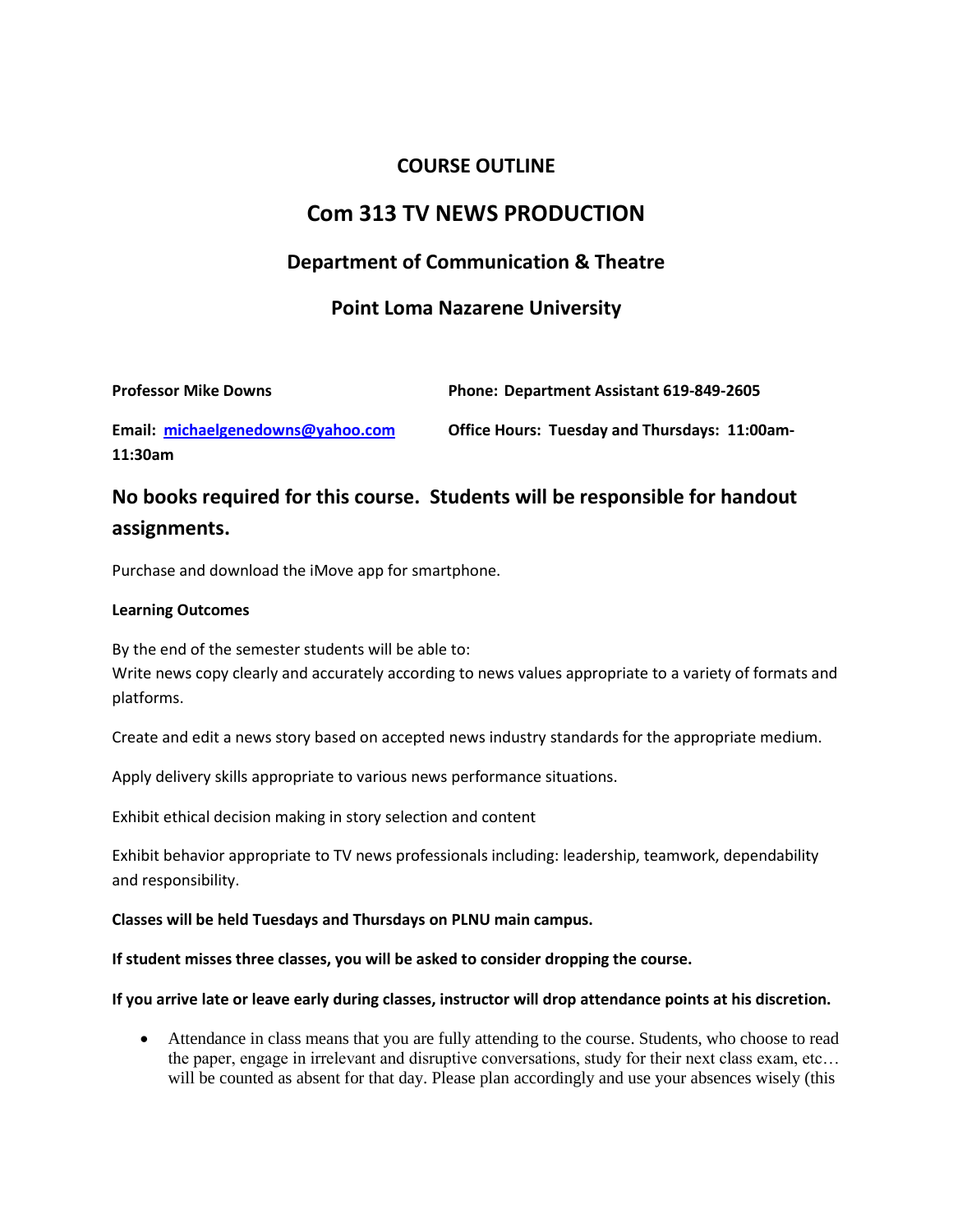includes doctor appointments or employment issues). There are no exceptions to this policy, so please do not ask (barring serious illness or tragedy, of course).

- Students who will miss class because of a required university activity must submit any due assignments prior to the date missed.
- As noted in the university catalog, students who miss 10% of class sessions will be reported to the Vice Provost of Academic Administration. Missing 20% of class sessions will result in the student being de-enrolled from this course.
- In the event that you miss class please get notes from someone in the class. **Do NOT ask me for notes.** You will be expected to get notes, handouts, and assignments from someone in class. You are responsible for missed material and should try to make a friend or two in this class that you can count on.
- It is the student's responsibility to maintain his/her class schedule. Should the need arise to drop this course (personal emergencies, poor performance, etc.), the student has the responsibility to follow through (provided the drop date meets the stated calendar deadline established by the university), not the instructor. Simply ceasing to attend this course or failing to follow through to arrange for a change of registration (drop/add) may result in a grade of F on the official transcript.

#### **Points and Letter Grades Breakdown**

#### **Professor Mike Downs**

#### **System is based on Highest Point Total of 580**

| <b>POINTS</b> | <b>LETTER GRADES</b> |
|---------------|----------------------|
| 551 and above | A                    |
| 522-550       | A-                   |
| 504-521       | $B+$                 |
| 487-503       | B                    |
| 464-486       | $B -$                |
| 445-463       | $C+$                 |
| 425-444       | $\mathsf C$          |
| 406-424       | $C-$                 |
| 388-405       | D+                   |
| 371-387       | D                    |
| 348-370       | D-                   |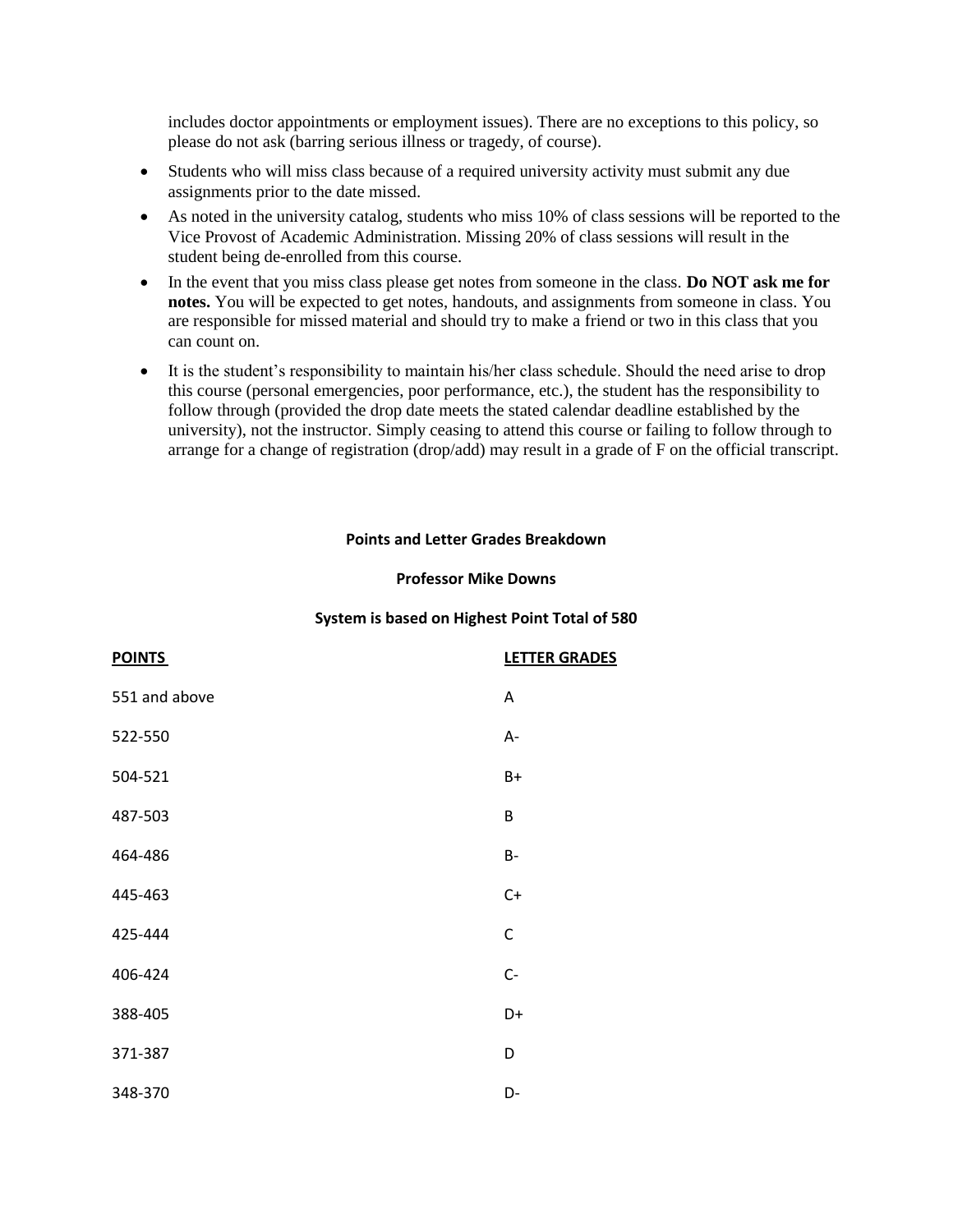**Each class is worth 5pts 5 x 32=160 Each quiz is worth 10pts (once a month) 4 x 10=40 Each assignment is worth 6pts 15x6= 90 Each major project including midterm and final is worth 100 points. 3x100=100=300**

# **TOTAL POINTS 590**

#### Course Requirements:

- Except where indicated on the course calendar, assignments must be submitted at the beginning of class on the date they are due. Assignments that are late or submitted in any other manner than specified will not be accepted and will receive zero points. Written assignments must follow the format specified by Professor Downs or Professor Goforth. Grammar, sentence structure, format, and spelling will be included in the grading of all written work.
- All students in this course must work for Coastline News, including attending regular assignment meetings and contributing to newscast production. For Coastline stories, report directly to the Coastline News director. Students are responsible for posting their own stories to EZ News and for submitting completed videos of stories by the deadline determined by the news director. Participation, including timeliness of story submissions, cooperation and attendance at Coastline meetings, will be reported to me by the Coastline News director and will be included in your course grade.
- Students must be prepared to discuss readings and news projects during class sessions. Also, be prepared to provide a critical analysis of each other's work during our discussion. Comments should be constructive, evidencing grace in how you help one another to become better journalists.
- This is a television news production course. Assignments will primarily involve shooting and editing broadcast stories. However, because this course is taught in conjunction with WRI 312, you also are expected to evidence continual improvement in your news reporting and writing skills. Production and writing are both necessary for effective news work.
- It is the student's responsibility to sign up for video equipment and editing time in a manner that facilitates the timely completion of assignments. Lack of planning, which results in difficulties obtaining equipment or securing editing time, is not an excuse for failure to complete a project. "The show must go on." Learning how to meet deadlines, despite encountering various challenges, will prepare you for the real world. Your professor and his colleagues, Professor Goforth and Rick Moncauskas, are here to help you accomplish your goals. However, you must seek us early in the process for us to help you (i.e., not the night before a project is due).
- You will use PLNU HD cameras to shoot stories in 16:9 aspect ratio. You must use the university's field cameras, not your own camera. Do not shoot stories on smartphones unless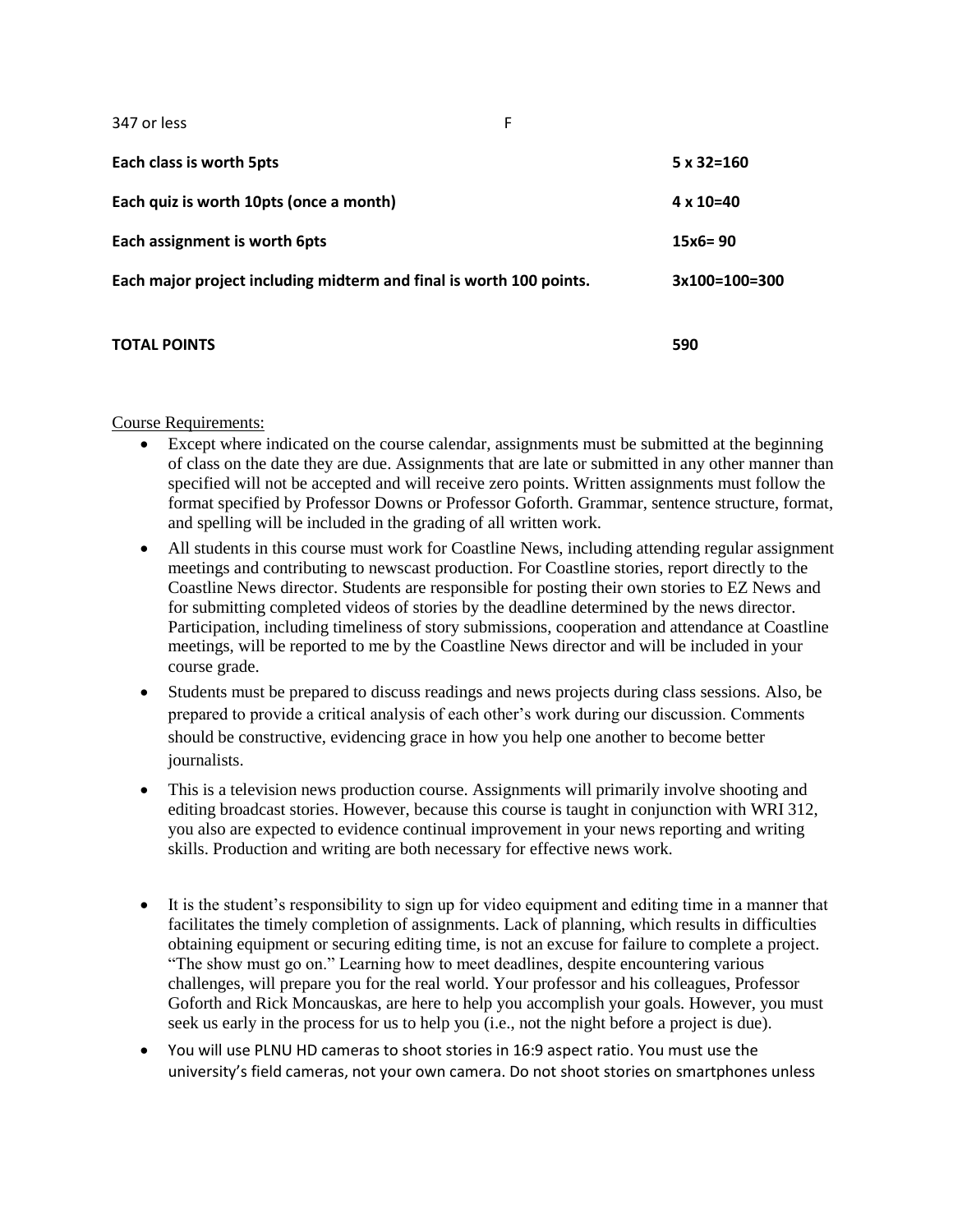the assignment requires that type of equipment. In those instances, you must shoot and produce the story entirely on the portable device.

- When editing, always begin the video with a slate that contains your name, course number and due date, followed by 10 seconds of black before the story. Save your project frequently through the editing process. Not completing a project due to software malfunctions (i.e., quitting during editing or problems exporting a Quicktime movie) is not an excuse for failure to submit an assignment. Do not discard your projects from the computer until the end of the semester.
- Ensure your camera, mic, lights, etc. are working and properly configured before you take the equipment for field work. Poor audio and/or video due to not following these guidelines is not an excuse for low quality stories. This course assumes that you are proficient in the basic operation of field cameras, audio, lighting and editing software.
- In addition to regular class sessions, students may be asked to sign up for individual meetings with the professor. These sessions provide an opportunity for in-depth discussion of story conceptualization, composition, field work, and editing.
- Attire: When reporting stories, students must dress as news professionals (no jeans, cut-offs, shorts, t-shirts, logo shirts, hats, etc.). Talent appearing on camera during a newscast must wear appropriate business attire. This includes a coat and tie for the men. Always look, sound and act like news professionals.
- News projects will be displayed in class, shared with outside reviewers for assessment, and also may be publicly posted on-line.

## Course Projects:

- *News critiques*: Students must watch TV newscasts on a TV set or online at least two days each week and submit a written critique and observation to my email. These projects may or may not be graded as weekly assignments. These assignments are due before class each Thursday.
- *Facebook reporting forum*: Students are required to post perspectives, problems and questions about the stories they are reporting.
- Projects will be given each week. Professor will determine when they are due, in most cases they will be due the following Tuesday. In some cases, sooner.
- *Story ideas*: The first item on each Thursday's agenda will be pitching stories. Each student must come to class with two written story ideas, which includes briefly discussing the news values, possible interviews and the angle of the story. Professor will also suggest ideas.
- *Live shots for Coastline news may be part of the course*. More later.
- *I believe future broadcast journalists should develop voice and style for radio and TV. Be prepared to work on both in my course.*
- Off campus news coverage is a key to this course. It will depend on students dedication and schedules.

# Technology Policy

Students are permitted to use laptop computers during class, but only for course-related activities. Cell phones are not allowed during class. Put cell phones completely away – off the desk – for the entire class session. Do not be surprised if I ask you to remove the phone from your desk. Making audio or video recordings of class sessions are not allowed. Students may not mass distribute course content in any form without permission of the instructor.